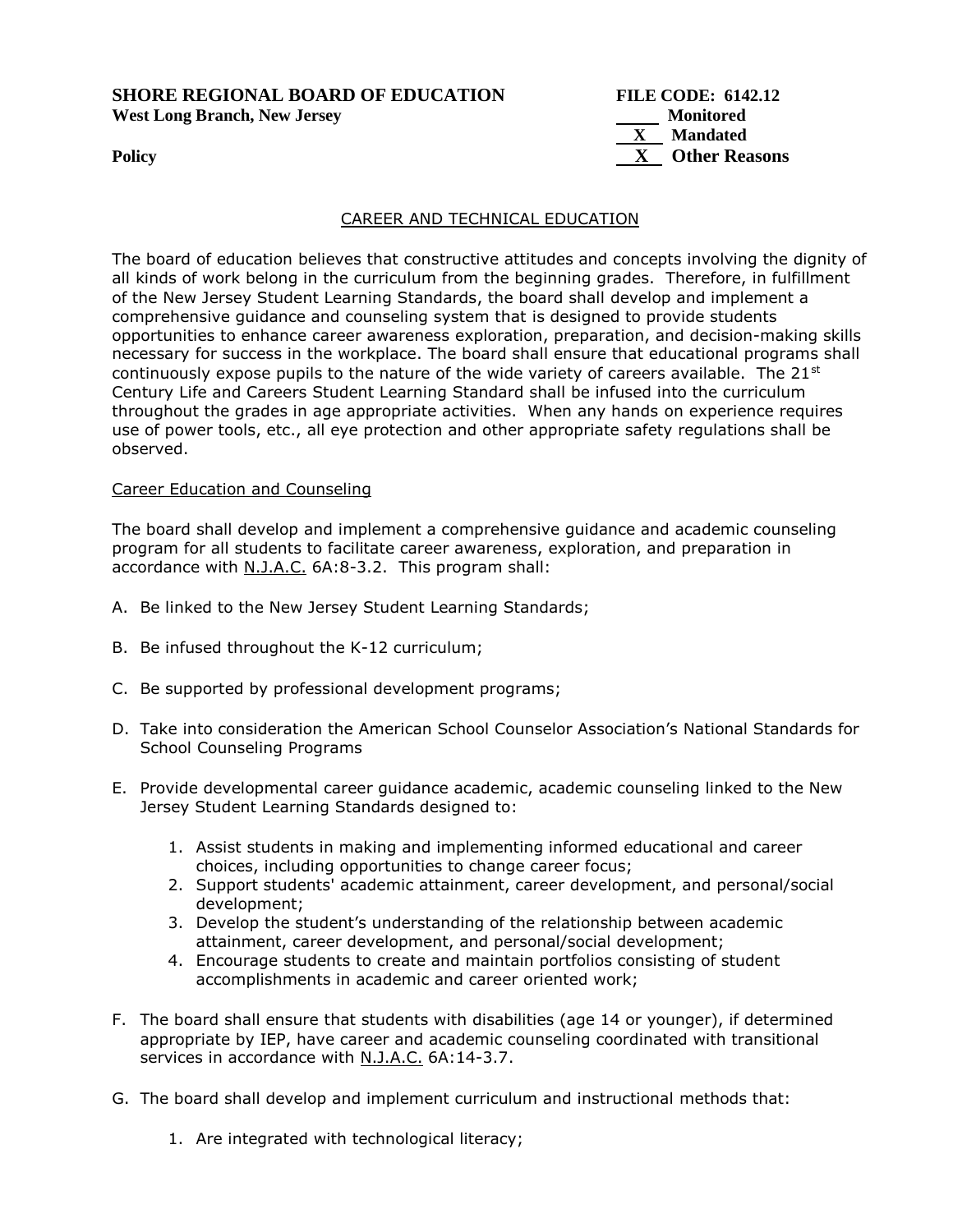- 2. Provide all students with an understanding of the career application of knowledge and skills learned in the classroom; an
- 3. Provide all students with the opportunity to apply knowledge and skills learned in the classroom to real or simulated career challenges.
- H. The board will develop and implement for all students a system of career development activities that:
	- 1. Offers the opportunity to explore career interests within one or more of the Career Clusters (listed below) that are linked to the New Jersey Student Learning Standards ;
	- 2. Allows district boards of education to select the appropriate format for offering careerdevelopment activities based on district resources, community needs and student interest;
	- 3. Allows the board to select an appropriate delivery format that may include an integrated curriculum based on the New Jersey Student Learning Standards or specialized programs that reflect the needs of students and the community; and
	- 4. Instills the concept of the need for continuous learning throughout one's life.
- I. The board shall offer all high school students the opportunity to actively explore career interests by participation in structured learning experiences that are linked to the New Jersey Student Learning Standards:
	- 1. Structured learning experiences should give students opportunities to demonstrate and apply a high level of academic attainment and to develop career and personal/social goals;
	- 2. Interested students may voluntarily select structured learning experiences that are cocurricular or extra-curricular activities and taking place within the school district, at a work site, or in the community;
	- 3. The board shall ensure students participating in school-sponsored, paid, or unpaid external structured learning experiences are supervised by school personnel and conform to federal and state law.

The board directs the chief school administrator or his or her designee to take reasonable measures to expand student awareness of and encourage participation in fields that are nontraditional for their sex, and to expand both access to and success in high-growth fields for both men and women.

## Career and Technical Education Programs

# *\*NOTE: THE FOLLOWING SECTION IS FOR DISTRICTS THAT OPERATE APPROVED CAREER TECHNICAL PROGRAMS AND/OR SEND STUDENTS TO COUNTY VOCATIONAL SCHOOLS*

For purposes of this policy, "career and technical education" means organized educational activities that offer a sequence of courses that provide individuals with the coherent and rigorous content aligned with challenging academic standards and relevant technical knowledge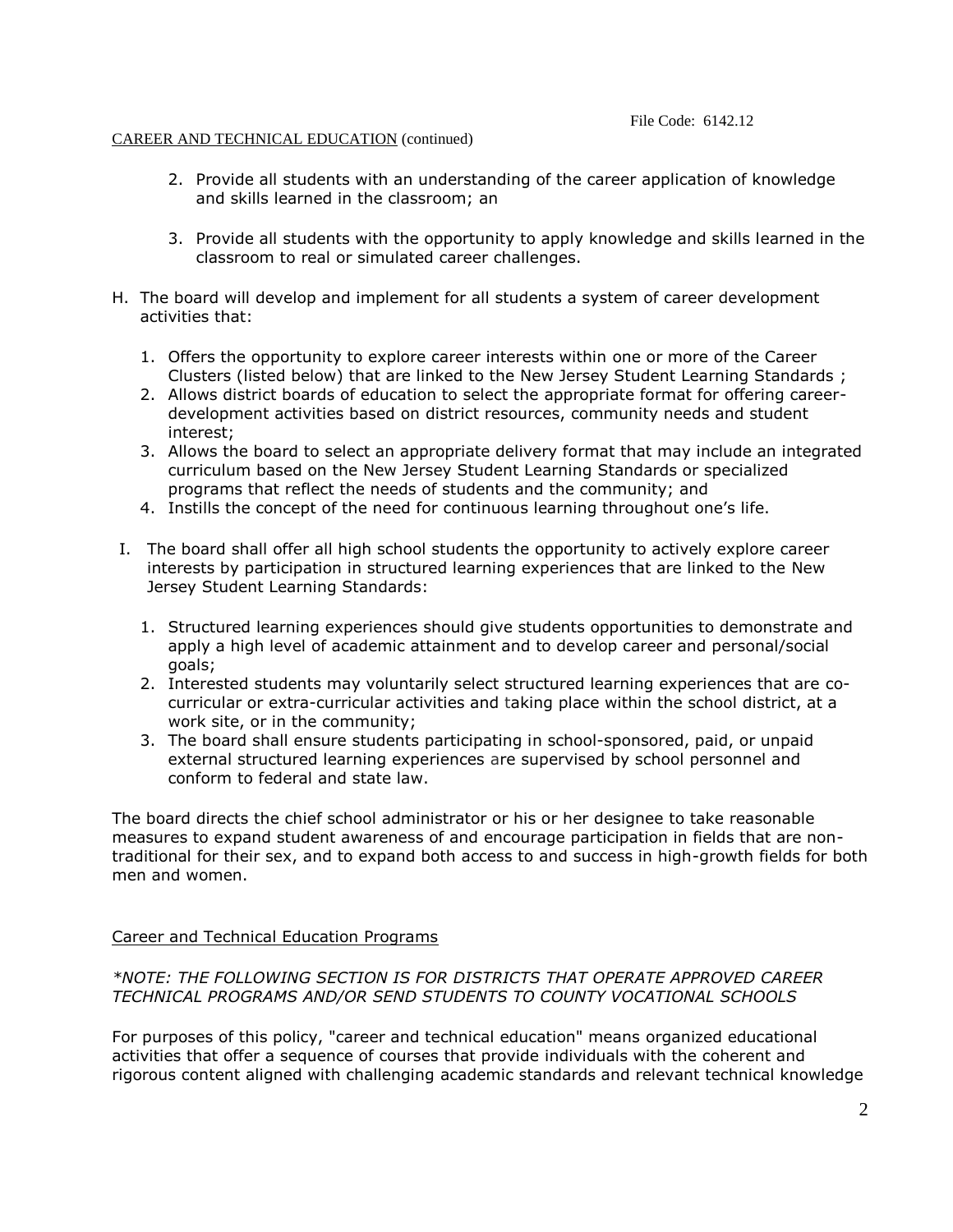and skills needed to prepare for further education and careers in current or emerging professions; provide technical skill proficiency, an industry-recognized credential, a certificate, or an associate degree; may include prerequisite courses (other than a remedial course) that meet the requirements of this definition; and include competency-based applied learning that contributes to the academic knowledge, higher-order reasoning and problem-solving skills, work attitudes, general employability skills, technical skills, and occupation-specific skills, and knowledge of all aspects of an industry. To ensure that all students have access to career and technical instruction:

- A. The existence of the same career and technical education program at this district shall not negate a student's right to apply to and, if accepted, attend a county vocational school, subject to the following limitations:
	- 1. The board shall not be responsible for the tuition and transportation costs of any resident student admitted to the vocational school within this county, when the district's vocational school (pursuant to N.J.S.A. 18A:54-5 et seq.), offers the same program as the county vocational school where the student has been admitted. A program shall be deemed the same if it is approved by the Department Education and is assigned the same Classification of Instructional Programs (CIP) code, and meets or exceeds all applicable program performance standards; and
	- 2. The board shall not be responsible for the tuition, transportation costs, and nonresident fee (where applicable) of any resident student admitted to a county vocational school outside this county when the district's vocational school (pursuant to N.J.S.A. 18A:54- 5 et seq.), or the local county vocational school, offers the same program as the nonresident county vocational school where the student has been admitted. A program shall be deemed the same, for purposes of this section, if it is approved by the Department in accordance with N.J.A.C. 6A:19-3.1 and 3.2, is assigned the same Classification of Instructional Programs (CIP) code, and meets or exceeds all applicable program performance standards.
- B. The chief school administrator shall allow county vocational schools and their designated representatives' reasonable opportunity, during school hours, to present information about the county vocational schools' programs to students in local districts in grades six through 12. The district may not in any manner inhibit student access to such information.

## Career and Technical Instruction

Career and technical instruction shall be designed to prepare individuals:

- A. For life skills and paid employment as skilled workers or technicians or paraprofessionals in recognized occupations and in new or emerging job markets;
- B. For enrollment in advanced or highly skilled career and technical education programs;
- C. For making informed and meaningful occupational choices; and
- D. To achieve and combination of the above objectives.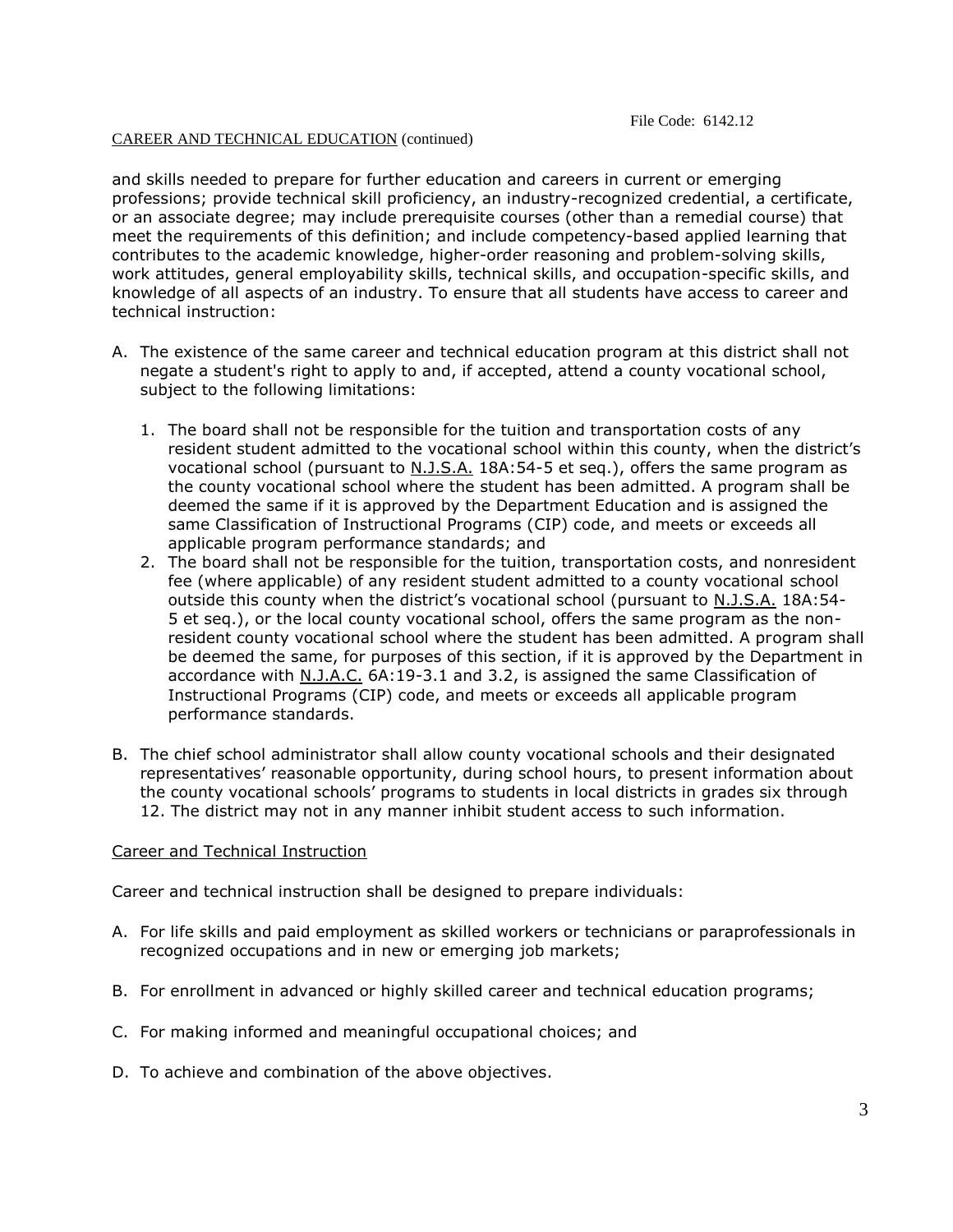## District Career and Vocational Programs

## *\*NOTE: THE FOLLOWING SECTION IS FOR DISTRICTS THAT OPERATE APPROVED CAREER AND TECHNICAL PROGRAMS OR COUNTY VOCATIONAL SCHOOLS*

The board shall provide secondary and postsecondary students with career and technical education programs and programs of study in Department-recognized Career Clusters that, in fulfillment of the New Jersey Student Learning Standards, shall:

- A. Include implementation of curriculum and instructional methods that incorporate academic and technical standards;
- B. Include structured learning experiences (SLE) that are supervised, in-depth learning experiences aligned to the New Jersey Student Learning Standards that are designed to offer students the opportunity to more fully explore career interests within one or more of the Career Clusters. SLEs are designed as rigorous activities that are integrated into the curriculum and that provide students with opportunities to demonstrate and apply a high level of academic and/or technical skills, and develop personal, academic, and career goals;
- C. Address industry standards, where available;
- D. Provide a variety of learning experiences to best serve the multiple learning styles of students;
- E. Provide for multiple pathways to prepare for careers and gainful employment, and/or continuing education, such as college, postsecondary career and technical education, specialized certification, and/or registered apprenticeships;
- F. Encourage life-long learning and productive citizenship.

The chief school administrator shall seek and use all available state, federal and private sources of revenue for the financial support of career and technical education in this district. The chief school administrator will develop regulations by which the career and technical education program shall be annually evaluated.

#### Levels of Performance

The board of education shall meet the levels of performance prescribed by the Department of Education in accordance with N.J.A.C. 6A:19-5.1, in the following areas:

- A. For secondary students, and postsecondary students in two- and four-year institutions of higher education:
	- 1. Academic attainment in reading/language arts;
	- 2. Technical skill attainment;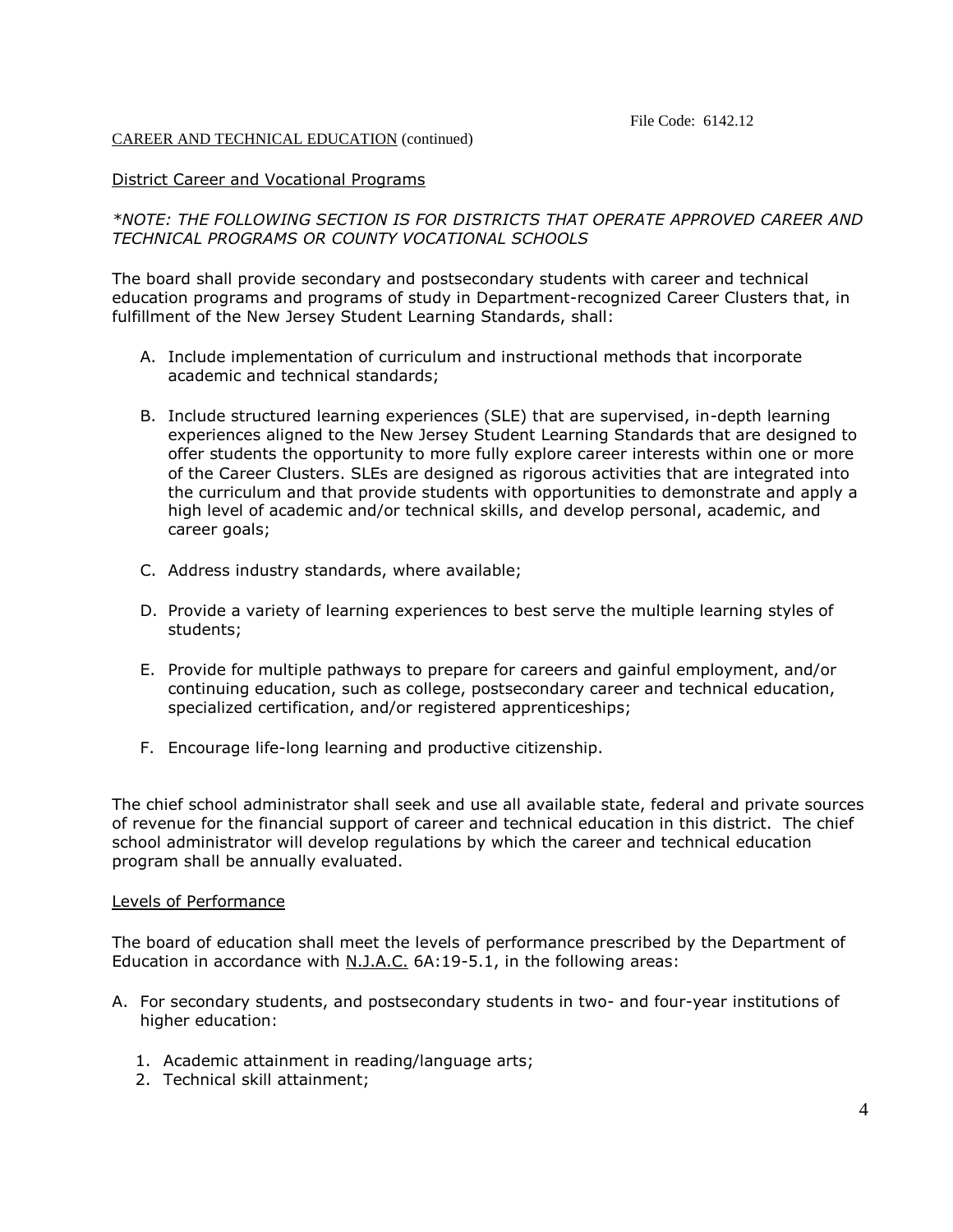- 3. Student graduation rates;
- 4. Academic attainment in mathematics;
- 5. Placement employment, postsecondary education/further education, or military enlistment;
- 6. Advance training, or military service;
- 7. Non-traditional student participation; and
- 8. Non-traditional student completion.
- B. For postsecondary students in county vocational school districts:
	- 1. Technical attainment;
	- 2. Credential, certificate, or degree attainment;
	- 3. Placement employment, further education, or military service;
	- 4. Retention education, employment, or military service;
	- 5. Non-traditional student participation; and
	- 6. Non-traditional student completion.

All students shall have equal and bias-free access to career and technical education programs and a full range of possible occupational, professional, and career and technical education choices including careers in the science and technology industries and nontraditional careers, regardless of race, creed, color, national origin, ancestry, age, marital status, affectional/sexual orientation, gender, gender identity or expression, religion, pregnancy, disability, English proficiency, immigration status, housing status or socioeconomic status.

The board of education shall strive to make continuous and significant improvement in career and technical achievement of career and technical education students, and levels of performance shall be objective, quantifiable, and measurable. The board shall also identify in the local plans the level of performance targeted for each of the core indicators of performance.

All pupils participating in career and technical education programs supervised by this board or in shared time programs are considered to be regularly enrolled in the schools of this district, and subject to the policies and rules of this board, including rules regarding attendance for those periods when they are not assigned to outside work projects or other classes.

| Adopted:             | August 28, 2008                |
|----------------------|--------------------------------|
| NJSBA Review/Update: | March 2012, Aug 8, 2016        |
| Readopted:           | July 26, 2012, January 5, 2017 |

Key Words

Career Education, Vocational-technical Education

## **New Jersey Career Clusters:**

Agriculture, Food and Natural Resources Architecture and Construction Arts, A/V Technology and Communications Business Management and Administration